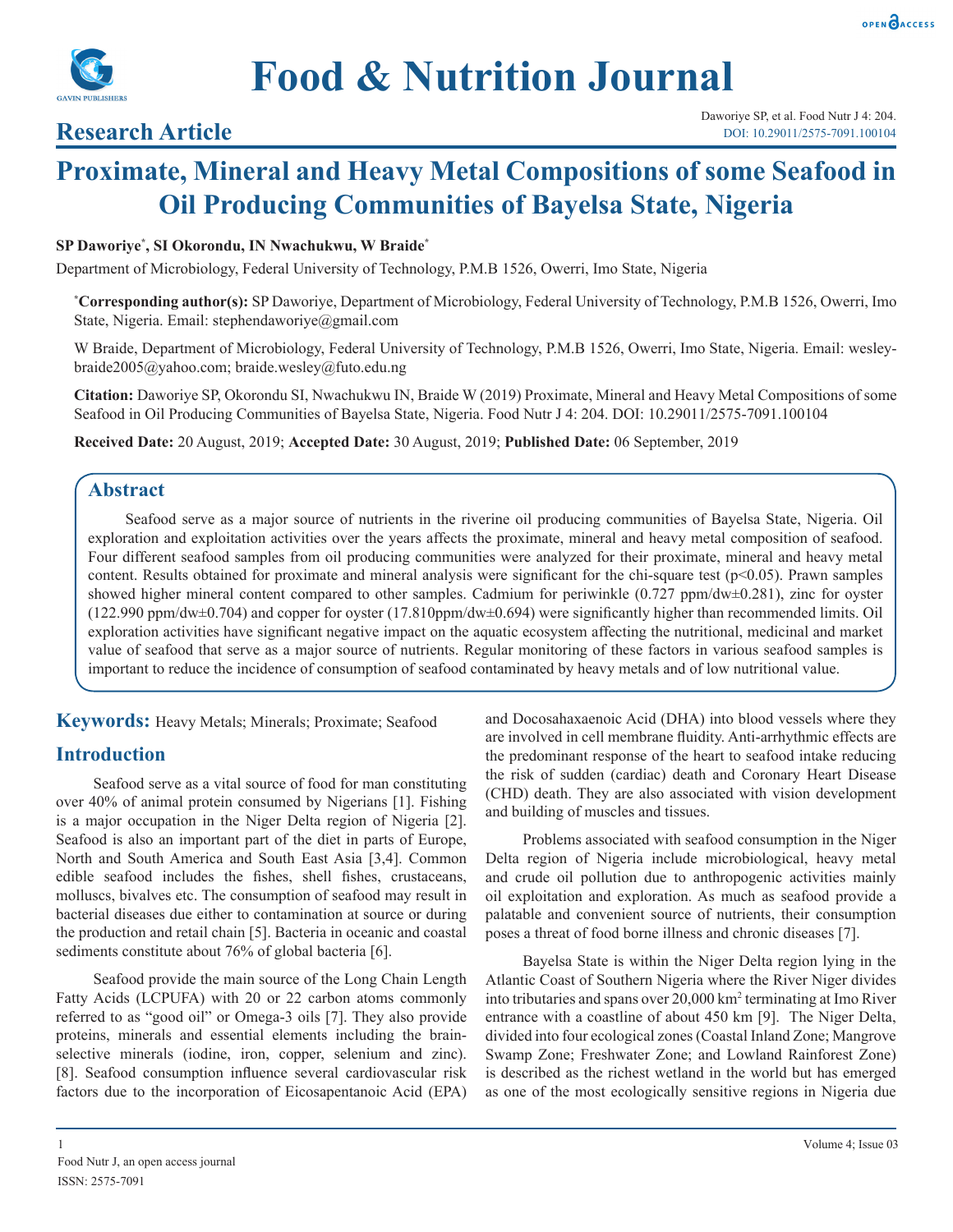to oil production, seismic blasting and the discharge of untreated effluents directly into water bodies [10]. Oil exploration and exploitation activities results in increased levels of heavy metals in the aquatic environment [11]. These metals are transported along the food chain and they accumulate in seafood. Long term exposure to heavy metals in humans can result in carcinogenic, central and peripheral nervous system and circulatory effects [12].

# **Materials and Methods**

#### **Sample Collection**

Seafood samples were collected from five different locations within Bayelsa State, Nigeria using standard procedures. Seafood samples were obtained from the markets and water bodies of selected locations using the methods described by Hewitt and Martin (1996) and Hoedt et al (2001) [13,14]. Seafood sample were preserved in ice blocks and taken to the laboratory for analysis. Samples were collected from the following locations;

A. Ox-bow Lake (Yenagoa) 4<sup>0</sup>55'N, 6<sup>0</sup>16'E)

B. Azuzuama (4<sup>0</sup>43'N, 5<sup>0</sup>57'E)

C. Nembe (4<sup>0</sup>32'N, 6<sup>0</sup>17'E)

D. Ogbia (40 39'N, 60 16'E)

E. Brass (4<sup>0</sup>18'N, 6<sup>0</sup>14'E)

Seafood samples collected for the study included the following;

3. Periwinkle

4. Prawn

- 5. Oyster
- 6. Crab.

Alphanumeric codes were used for the recording of collected seafood samples. The alphabet (A, B, C, D and E) represents the respective sample locations while the numbers (3, 4, 5, and 6) represents the respective seafood samples collected from the locations.

#### **Sample Analysis**

Proximate analysis for moisture, crude fibre, ash, crude protein, lipid and carbohydrate contents was carried out using the using the method described by Nielsen (2010) [15]. The determination of ash content and moisture content (or total solids) was combined for convenience using microwave drying [15,16]. The sample was heated to dryness and the loss of weight used to calculate moisture and ash content. Total fat content was made after extraction and gravimetric estimation using the Goldfish method [15]. Protein content was determined based on the Nitrogen content using the Kjeldhall method [15]. Total carbohydrate was obtained as residue after determining other contents while energy level in the samples were determined using the Atwater factors [17].

Mineral content of samples was determined using atomic absorption spectrophotometry [18]. Samples were digested in 6 ml Hydrochloric Acid (HCl) and made up to 30ml with distilled water. Filtration was carried out using acid wash filter paper and storing the filtrate in sample bottles. The filtrate was then analyzed in duplicates using a unicam Atomic Absorption Spectrophotometer (AAS) for the determination of Calcium, Iron, Potassium, Magnesium, Manganese and Sodium (Otitoju and Otitoju, 2013). Heavy metal content was determined for Zinc, Lead, Nickel, Copper, Cadmium and Chromium by Atomic absorption spectrophotometry [15].

#### **Results and Discussion**

The results of the proximate analysis of the samples are presented in Table 1. The results showed variations when compared to those obtained by Njinkoue et al. (2016) [18] in a similar previous study. Periwinkle samples, *Littorina littorea*, recorded the highest energy level (313.647-318.290 Kcal). Similar moisture content was recorded in Oysters, *Crassostrea rhizophorae*,  $(70.597 - 81.000\% \pm 0.651)$  compared to previous study of 76.17-78.24% while other samples recorded lower values. The highest percentage of crude fibre was recorded in the Prawn samples, *Macrobrachium rosenbergii*, (10.030-10.467%±10.231). Highest ash content  $(8.8.697-10.003\textdegree\textcircled{+}0.473)$  was recorded in Periwinkle samples compared to 7.17-7.28% from previous study. Periwinkle samples also have the highest crude protein content of 75.000- 76.597%±0.685. Compared to the previous study of 13.4-16.17%, the oyster samples recorded 10.233-20.844%±0.384. Prawn has the highest lipid content of 2.450-2.647% while the highest total carbohydrate was recorded in Crab samples, *Portunus* spp, with  $4.903-6.133\% \pm 0.544$ . All the samples have high carbohydrate content compared to the previous study of 0.19-0.83%. The results were significant for the Chi-square analysis ( $p<0.05$ ).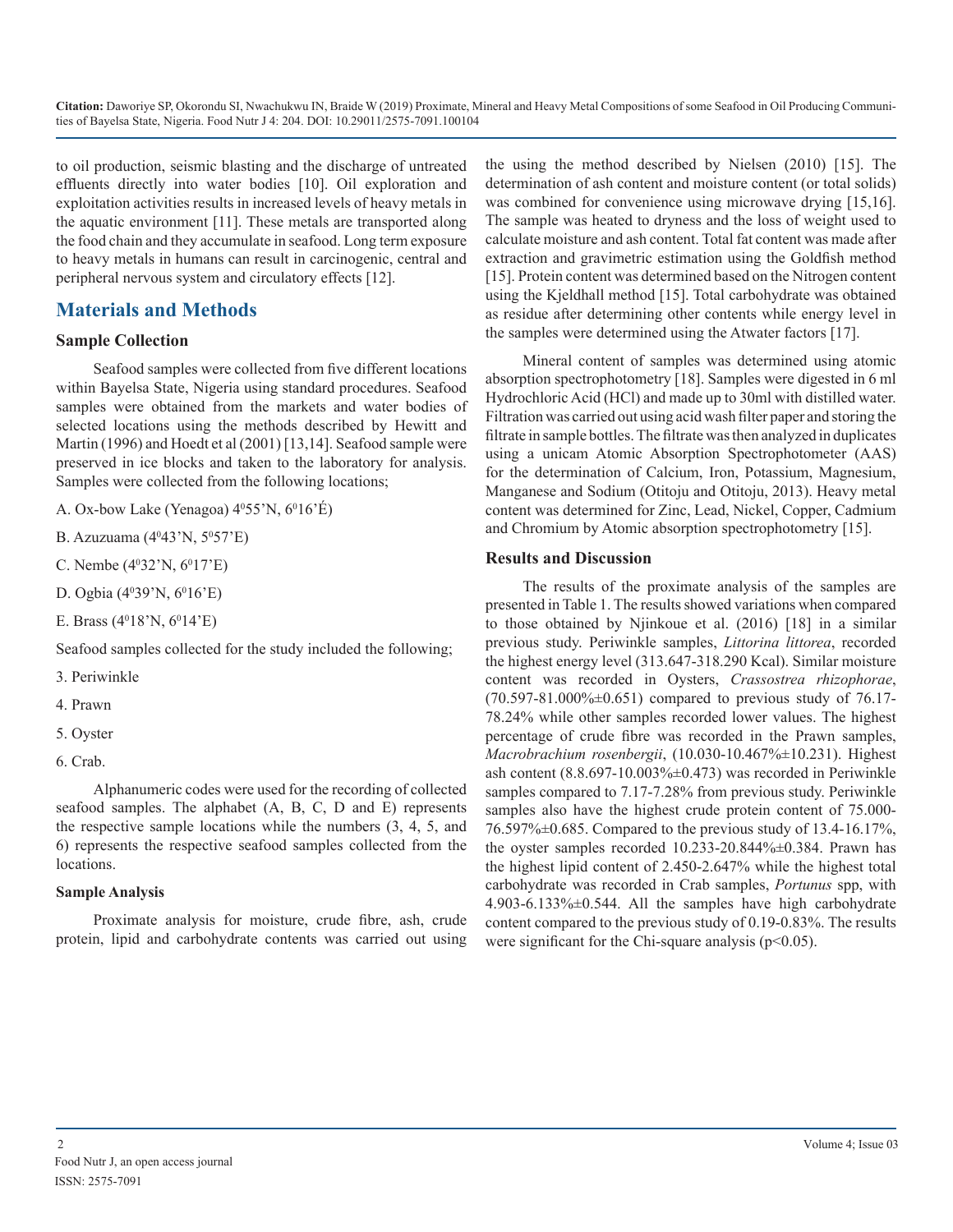| Sample     | Code            | Energy (Kcal)                                                                                                                                                                                                                                                                                                                                                                                                                                                                                                                                                                                                                                                                                                                             | Moisture (%)       | Crude fibre (%)    | Ash (%)            | Crude protein (%)                                                                                                                                                                                                                                                                                                                                                                                                                                                                                                                                                                                                                                                                                                                 | Lipid (%)         | Total carbohydrate<br>(96) |  |  |  |
|------------|-----------------|-------------------------------------------------------------------------------------------------------------------------------------------------------------------------------------------------------------------------------------------------------------------------------------------------------------------------------------------------------------------------------------------------------------------------------------------------------------------------------------------------------------------------------------------------------------------------------------------------------------------------------------------------------------------------------------------------------------------------------------------|--------------------|--------------------|--------------------|-----------------------------------------------------------------------------------------------------------------------------------------------------------------------------------------------------------------------------------------------------------------------------------------------------------------------------------------------------------------------------------------------------------------------------------------------------------------------------------------------------------------------------------------------------------------------------------------------------------------------------------------------------------------------------------------------------------------------------------|-------------------|----------------------------|--|--|--|
|            | A3              | 318.290±2.026                                                                                                                                                                                                                                                                                                                                                                                                                                                                                                                                                                                                                                                                                                                             | $11.613 \pm 0.651$ | $0.843 \pm 0.022$  | $9.400 \pm 0.473$  | 76.597±0.685                                                                                                                                                                                                                                                                                                                                                                                                                                                                                                                                                                                                                                                                                                                      | $1.143 \pm 0.089$ | $0.403 \pm 0.159$          |  |  |  |
|            | B <sub>3</sub>  | 313.647±2.026                                                                                                                                                                                                                                                                                                                                                                                                                                                                                                                                                                                                                                                                                                                             | 13.143±0.651       | $0.887 \pm 0.022$  | $9.233 \pm 0.473$  | 75.000±0.685                                                                                                                                                                                                                                                                                                                                                                                                                                                                                                                                                                                                                                                                                                                      | $1.340\pm0.089$   | $0.397 \pm 0.159$          |  |  |  |
| Periwinkle | C <sub>3</sub>  | 317.740±2.026                                                                                                                                                                                                                                                                                                                                                                                                                                                                                                                                                                                                                                                                                                                             | $12.680\pm0.651$   | $0.847 \pm 0.022$  | $8.697 \pm 0.473$  | 76.087±0.685                                                                                                                                                                                                                                                                                                                                                                                                                                                                                                                                                                                                                                                                                                                      | 1.327±0.089       | $0.363 \pm 0.159$          |  |  |  |
|            | D <sub>3</sub>  | 314.857±2.026                                                                                                                                                                                                                                                                                                                                                                                                                                                                                                                                                                                                                                                                                                                             | $12.033 \pm 0.651$ | $0.887 \pm 0.022$  | $10.003 \pm 0.473$ | 75.097±0.685                                                                                                                                                                                                                                                                                                                                                                                                                                                                                                                                                                                                                                                                                                                      | $1.310\pm0.089$   | $0.670 \pm 0.159$          |  |  |  |
|            | E3              | 314.820±2.026                                                                                                                                                                                                                                                                                                                                                                                                                                                                                                                                                                                                                                                                                                                             | 12.993±0.651       | $0.853 \pm 0.022$  | $9.157 \pm 0.473$  | 75.397±0.685                                                                                                                                                                                                                                                                                                                                                                                                                                                                                                                                                                                                                                                                                                                      | $1.367 \pm 0.089$ | $0.233 \pm 0.159$          |  |  |  |
|            | A4              | 126.610±1.599                                                                                                                                                                                                                                                                                                                                                                                                                                                                                                                                                                                                                                                                                                                             | $60.047 \pm 0.583$ | $10.540 \pm 0.231$ | $0.823 \pm 0.030$  | 22.723±0.844                                                                                                                                                                                                                                                                                                                                                                                                                                                                                                                                                                                                                                                                                                                      | 2.450±0.079       | $3.417 \pm 0.362$          |  |  |  |
|            | B4              | 124.967±1.599                                                                                                                                                                                                                                                                                                                                                                                                                                                                                                                                                                                                                                                                                                                             | $61.110 \pm 0.583$ | $10.087 \pm 0.231$ | $0.820 \pm 0.030$  | 21.563±0.844                                                                                                                                                                                                                                                                                                                                                                                                                                                                                                                                                                                                                                                                                                                      | $2.607 \pm 0.079$ | $3.813 \pm 0.362$          |  |  |  |
| Prawn      | C4              | 123.213±1.599                                                                                                                                                                                                                                                                                                                                                                                                                                                                                                                                                                                                                                                                                                                             | $61.533 \pm 0.583$ | $10.030 \pm 0.231$ | $0.883 \pm 0.030$  | 20.647±0.844                                                                                                                                                                                                                                                                                                                                                                                                                                                                                                                                                                                                                                                                                                                      | $2.600 \pm 0.079$ | 4.307±0.362                |  |  |  |
|            | D <sub>4</sub>  | 122.500±1.599                                                                                                                                                                                                                                                                                                                                                                                                                                                                                                                                                                                                                                                                                                                             | $61.337 \pm 0.583$ | $10.467 \pm 0.231$ | $0.880 \pm 0.030$  | 20.887±0.844                                                                                                                                                                                                                                                                                                                                                                                                                                                                                                                                                                                                                                                                                                                      | $2.647 \pm 0.079$ | 3.783±0.362                |  |  |  |
|            | E4              | 124.150±1.599                                                                                                                                                                                                                                                                                                                                                                                                                                                                                                                                                                                                                                                                                                                             | $61.227 \pm 0.583$ | $10.167 \pm 0.231$ | $0.857 \pm 0.030$  | 20.897±0.844                                                                                                                                                                                                                                                                                                                                                                                                                                                                                                                                                                                                                                                                                                                      | $2.630\pm0.079$   | $4.223 \pm 0.362$          |  |  |  |
|            | A <sub>5</sub>  | 67.133±3.388                                                                                                                                                                                                                                                                                                                                                                                                                                                                                                                                                                                                                                                                                                                              | $80.733 \pm 1.016$ | $2.433 \pm 0.163$  | $2.133 \pm 0.247$  | 10.300±0.384                                                                                                                                                                                                                                                                                                                                                                                                                                                                                                                                                                                                                                                                                                                      | $1.667 \pm 0.076$ | $2.733 \pm 0.644$          |  |  |  |
|            | B <sub>5</sub>  | 69.200±3.388                                                                                                                                                                                                                                                                                                                                                                                                                                                                                                                                                                                                                                                                                                                              | $80.067 \pm 1.016$ | $2.367 \pm 0.163$  | $2.600 \pm 0.247$  | 10.800±0.384                                                                                                                                                                                                                                                                                                                                                                                                                                                                                                                                                                                                                                                                                                                      | $1.867 \pm 0.076$ | $2.300\pm0.644$            |  |  |  |
| Oyster     | C <sub>5</sub>  | 70.633±3.388                                                                                                                                                                                                                                                                                                                                                                                                                                                                                                                                                                                                                                                                                                                              | 79.500±1.016       | $2.200 \pm 0.016$  | $2.767 \pm 0.247$  | 10.300±0.384                                                                                                                                                                                                                                                                                                                                                                                                                                                                                                                                                                                                                                                                                                                      | $1.700 \pm 0.076$ | $3.533 \pm 0.644$          |  |  |  |
|            | D <sub>5</sub>  | 66.000±3.388                                                                                                                                                                                                                                                                                                                                                                                                                                                                                                                                                                                                                                                                                                                              | $81.000 \pm 1.016$ | $2.033 \pm 0.163$  | $2.633 \pm 0.247$  | 10.233±0.384                                                                                                                                                                                                                                                                                                                                                                                                                                                                                                                                                                                                                                                                                                                      | $1.733 \pm 0.076$ | $2.367 \pm 0.644$          |  |  |  |
|            | E <sub>5</sub>  | 74.667±3.388                                                                                                                                                                                                                                                                                                                                                                                                                                                                                                                                                                                                                                                                                                                              | 78.467±1.016       | $2.367 \pm 0.163$  | $2.667 \pm 0.247$  | 11.100±0.384                                                                                                                                                                                                                                                                                                                                                                                                                                                                                                                                                                                                                                                                                                                      | $1.733 \pm 0.076$ | $3.667 \pm 0.644$          |  |  |  |
|            | A <sub>6</sub>  | 112.037±3.372                                                                                                                                                                                                                                                                                                                                                                                                                                                                                                                                                                                                                                                                                                                             | 70.597±0.874       | $0.113 \pm 0.013$  | $1.860 \pm 0.040$  | 20.833±0.467                                                                                                                                                                                                                                                                                                                                                                                                                                                                                                                                                                                                                                                                                                                      | $0.463 \pm 0.020$ | $6.133 \pm 0.544$          |  |  |  |
|            | <b>B6</b>       | 114.333±3.372                                                                                                                                                                                                                                                                                                                                                                                                                                                                                                                                                                                                                                                                                                                             | 70.033±0.874       | $0.107 \pm 0.013$  | $1.893 \pm 0.040$  | 21.267±0.467                                                                                                                                                                                                                                                                                                                                                                                                                                                                                                                                                                                                                                                                                                                      | $0.493 \pm 0.020$ | $6.207 \pm 0.544$          |  |  |  |
| Crab       | C <sub>6</sub>  | 108.767±3.372                                                                                                                                                                                                                                                                                                                                                                                                                                                                                                                                                                                                                                                                                                                             | 71.467±0.874       | $0.140 \pm 0.013$  | $1.793 \pm 0.040$  | 20.080±0.467                                                                                                                                                                                                                                                                                                                                                                                                                                                                                                                                                                                                                                                                                                                      | $0.473 \pm 0.020$ | $6.047 \pm 0.544$          |  |  |  |
|            | $D6$            | 105.427±3.372                                                                                                                                                                                                                                                                                                                                                                                                                                                                                                                                                                                                                                                                                                                             | 72.333±0.874       | $0.130 \pm 0.013$  | $1.813 \pm 0.040$  | 20.313±0.467                                                                                                                                                                                                                                                                                                                                                                                                                                                                                                                                                                                                                                                                                                                      | $0.507 \pm 0.020$ | 4.903±0.544                |  |  |  |
|            | E <sub>6</sub>  | 110.627±3.372                                                                                                                                                                                                                                                                                                                                                                                                                                                                                                                                                                                                                                                                                                                             | 71.000±0.874       | $0.117 \pm 0.013$  | $1.860 \pm 0.040$  | 20.460±0.467                                                                                                                                                                                                                                                                                                                                                                                                                                                                                                                                                                                                                                                                                                                      | $0.507 \pm 0.020$ | $6.057 \pm 0.544$          |  |  |  |
|            |                 | Proximate component and minerals contribute to the low<br>caloric density, nutritive value, economic value and organoleptic<br>characteristics of shell fish [19]. Proteins from fish and seafood<br>have high biological value due to a good proportion of essential<br>amino acids [20]. The poly unsaturated amino acids present in<br>seafood play a vital role in human nutrition with curative and<br>preventive effects on human diseases. Proximate composition<br>determines nutritional and medicinal value of products [18].<br>Analysis of the mineral content of the seafood samples are<br>presented in Table 2. The results showed that the Prawn samples<br>had the highest calcium (1,660.093-1,777.810 mg/100g±54.241), |                    |                    | phosphorus         | Table 1: Proximate composition of seafood samples.<br>$(1,777.703-1,995.605)$<br>$mg/100g\pm 83.421$<br>and<br>magnesium (876.162-896.657 mg/100g±0.492) content. The Crab<br>samples had the highest mineral content for iron (91.780-97.733)<br>mg/100g±2.653), potassium (360.967-377.300 mg/100g±6.111),<br>manganese (90.967-101.160 mg/100g±3.969) and sodium<br>$(403.607-443.927 \text{ mg}/100g \pm 14.853)$ . The mineral content of<br>seafood's is shown in Figures 1-4. The bars indicate that the<br>differences are not statistically significant. With the exception of<br>the prawn samples, the analysis of mineral content for the seafood<br>samples were significant for the chi-square test at $(p<0.05)$ . |                   |                            |  |  |  |
| 3          | ISSN: 2575-7091 | Food Nutr J, an open access journal                                                                                                                                                                                                                                                                                                                                                                                                                                                                                                                                                                                                                                                                                                       |                    |                    |                    |                                                                                                                                                                                                                                                                                                                                                                                                                                                                                                                                                                                                                                                                                                                                   |                   | Volume 4; Issue 03         |  |  |  |

**Table 1:** Proximate composition of seafood samples.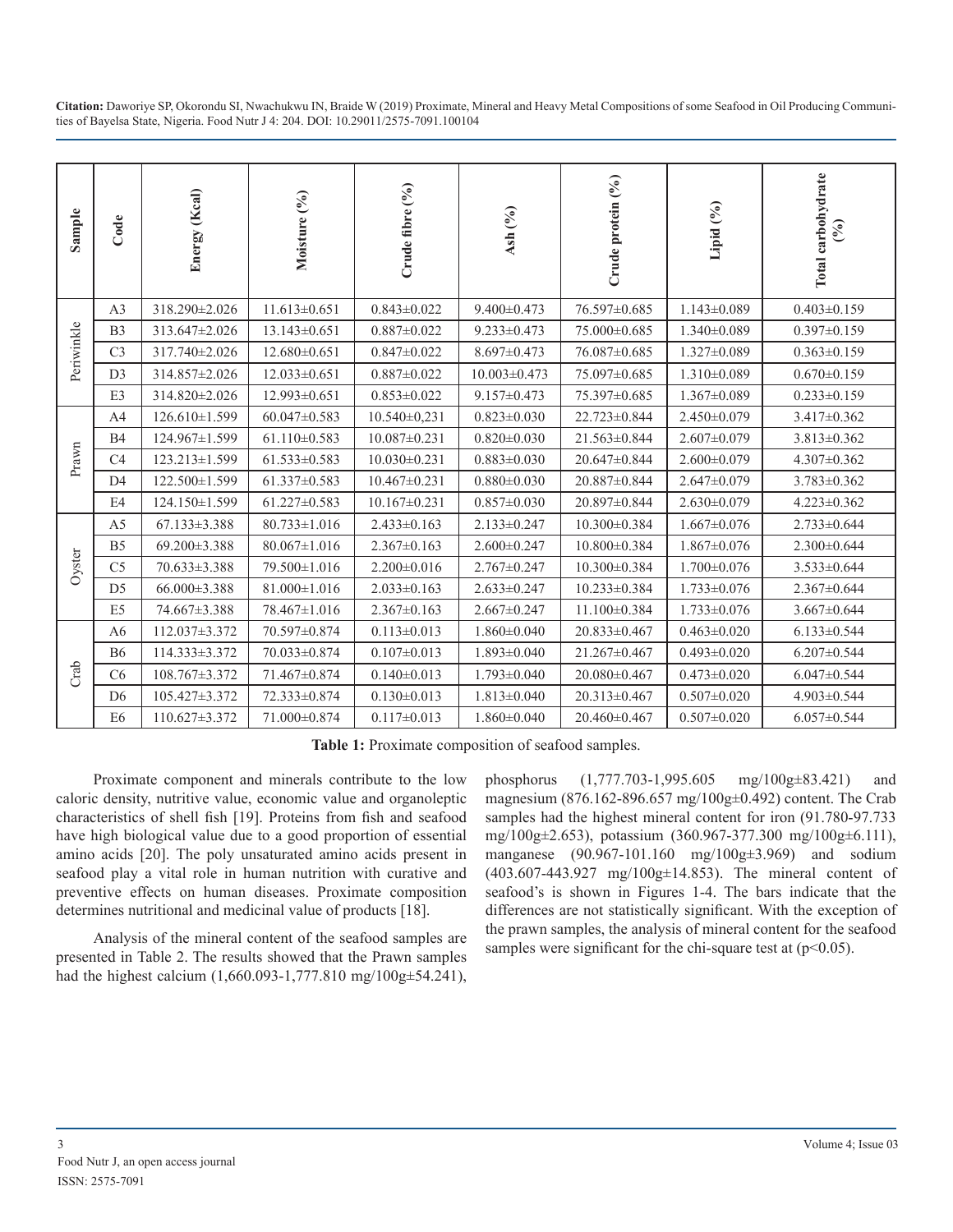| Sample                                                                                                                                                                                                                | Code           | $Ca \left( mg/100g \right)$         | P(mg/100g)                                                                                                                  | Fe $(\text{mg}/100\text{g})$ | K(mg/100g)         | $Mg$ (mg/100g)     | Mn (Mg/100g)       | $Na$ (mg/ $100g$ )   |  |
|-----------------------------------------------------------------------------------------------------------------------------------------------------------------------------------------------------------------------|----------------|-------------------------------------|-----------------------------------------------------------------------------------------------------------------------------|------------------------------|--------------------|--------------------|--------------------|----------------------|--|
|                                                                                                                                                                                                                       | A <sub>3</sub> | 42.877±1.002                        | 29.897±1.250                                                                                                                | $3.323 \pm 0.139$            | 39.230±0.400       | 173.013±6.357      | $0.443 \pm 0.028$  | 98.600±3.821         |  |
|                                                                                                                                                                                                                       | B <sub>3</sub> | 41.270±1.002                        | 30.700±1.250                                                                                                                | $3.337 \pm 0.139$            | 39.707±0.400       | 178.203±6.357      | $0.480 \pm 0.028$  | 91.060±3.821         |  |
| Periwinkle                                                                                                                                                                                                            | C <sub>3</sub> | $41.030 \pm 1.002$                  | 31.093±1.250                                                                                                                | $3.337 \pm 0.139$            | 39.963±0.400       | 170.287±6.357      | $0.460 \pm 0.028$  | 93.497±3.821         |  |
|                                                                                                                                                                                                                       | D <sub>3</sub> | 42.127±1.002                        | 33.220±1.250                                                                                                                | $3.100 \pm 0.139$            | 40.317±0.400       | 170.457±6.357      | $0.440 \pm 0.028$  | 99.667±3.821         |  |
|                                                                                                                                                                                                                       | E3             | 43.360±1.002                        | $30.713 \pm 1.250$                                                                                                          | $3.060 \pm 0.139$            | 39.683±0.400       | 161.363±6.357      | $0.403 \pm 0.028$  | 98.840±3.821         |  |
|                                                                                                                                                                                                                       | A4             | 1700.948±54.241                     | 1886.128±83.421                                                                                                             | $5.831 \pm 0.271$            | 190.300±3.994      | 891.221±7.822      | $1.025 \pm 0.075$  | 204.322±13.066       |  |
|                                                                                                                                                                                                                       | <b>B4</b>      | 1660.093±54.241                     | 1995.605±83.421                                                                                                             | 5.884±0.271                  | 198.575±3.994      | 892.211±7.822      | $1.106 \pm 0.075$  | 220.889±13.066       |  |
| Prawn                                                                                                                                                                                                                 | C <sub>4</sub> | 1772.408±54.241                     | 1841.663±83.421                                                                                                             | $5.200 \pm 0.271$            | 189.308±3.994      | 876.162±7.822      | $1.125 \pm 0.075$  | 222.510±13.066       |  |
|                                                                                                                                                                                                                       | D4             | 1777.810±54.241                     | 1777.713 ± 83.421                                                                                                           | $5.625 \pm 0.271$            | 191.142±3.994      | 886.304±7.822      | $0.987 \pm 0.075$  | 211.075 ± 13.066     |  |
|                                                                                                                                                                                                                       | E4             | 1777.464±54.241                     | 1818.366±83.421                                                                                                             | $5.583 \pm 0.271$            | 188.767±3.994      | 896.657±7.822      | $0.952 \pm 0.075$  | 238.748±13.066       |  |
| Oyster                                                                                                                                                                                                                | A <sub>5</sub> | 100.337±2.171                       | 33.593±2.192                                                                                                                | $0.120 \pm 0.084$            | $10.253 \pm 0.807$ | 10.103±0.492       | $0.173 \pm 0.009$  | 44.807±1.768         |  |
|                                                                                                                                                                                                                       | B <sub>5</sub> | 101.030±2.171                       | 34.040±2.192                                                                                                                | $0.253 \pm 0.084$            | $11.660 \pm 0.807$ | $10.103 \pm 0.492$ | $0.173 \pm 0.009$  | 45.893±1.768         |  |
|                                                                                                                                                                                                                       | C <sub>5</sub> | 97.593±2.171                        | 30.740±2.192                                                                                                                | $0.217 \pm 0.084$            | 11.090±0.807       | 10.993±0.492       | $0.187 \pm 0.009$  | 44.167±1.768         |  |
|                                                                                                                                                                                                                       | D <sub>5</sub> | 103.483±2.171                       | 36.133±2.192                                                                                                                | $0.307 \pm 0.084$            | $11.430 \pm 0.807$ | 11.130±0.492       | $0.193 \pm 0.009$  | 47.930±1.768         |  |
|                                                                                                                                                                                                                       | E <sub>5</sub> | 99.363±2.171                        | $31.273 \pm 2.192$                                                                                                          | $0.113 \pm 0.084$            | $12.463 \pm 0.807$ | 10.803±0.492       | $0.180 \pm 0.009$  | 48.030±1.768         |  |
|                                                                                                                                                                                                                       | A <sub>6</sub> | 400.767±9.532                       | 49.327±1.533                                                                                                                | $96.200 \pm 2.653$           | 364.633±6.111      | 188.000±8.404      | 98.267±3.969       | $433.000 \pm 14.853$ |  |
|                                                                                                                                                                                                                       | B6             | 400.000±9.532                       | 50.847±1.533                                                                                                                | $97.733 \pm 2.653$           | 367.233±6.111      | 185.133±8.404      | 99.943±3.969       | 424.667±14.853       |  |
| Crab                                                                                                                                                                                                                  | C6             | 426.000±9.532                       | $53.393 \pm 1.533$                                                                                                          | 91.780±2.653                 | 377.300±6.111      | 187.807±8.404      | $90.967 \pm 3.969$ | 430.167±14.853       |  |
|                                                                                                                                                                                                                       | D <sub>6</sub> | 408.233±9.532                       | $51.230 \pm 1.533$                                                                                                          | 94.700±2.653                 | 365.820±6.111      | 177.877±8.404      |                    | 403.667±14.853       |  |
|                                                                                                                                                                                                                       | E <sub>6</sub> | 411.153±9.532                       | $50.107 \pm 1.533$                                                                                                          | 91.780±2.653                 | 360.967±6.111      | 168.300±8.404      | 98.297±3.969       | 443.927±14.853       |  |
|                                                                                                                                                                                                                       |                |                                     | Ca: Calcium; P: Phosphorus; Fe: Iron; K: Potassium: Mg: Magnesium; Mn: Manganese; Na: Sodium; Mg/100g: Milligrams Per 100g. |                              |                    |                    |                    |                      |  |
| Table 2: Mineral content of seafood samples.                                                                                                                                                                          |                |                                     |                                                                                                                             |                              |                    |                    |                    |                      |  |
| 250.000<br>■ A3 ■ B3 ■ C3 ■ D3 ■ E3<br>200.000<br>150.000<br>100.000<br>Content (mg/100g)<br>50.000<br>0.000<br>Mg<br>Na<br>Ca<br>$-50.000$<br>Mineral<br>Figure 1: Mineral content of Periwinkle showing error bars. |                |                                     |                                                                                                                             |                              |                    |                    |                    |                      |  |
| 4                                                                                                                                                                                                                     |                | Food Nutr J, an open access journal |                                                                                                                             |                              |                    |                    |                    | Volume 4; Issue 03   |  |

**Table 2:** Mineral content of seafood samples.



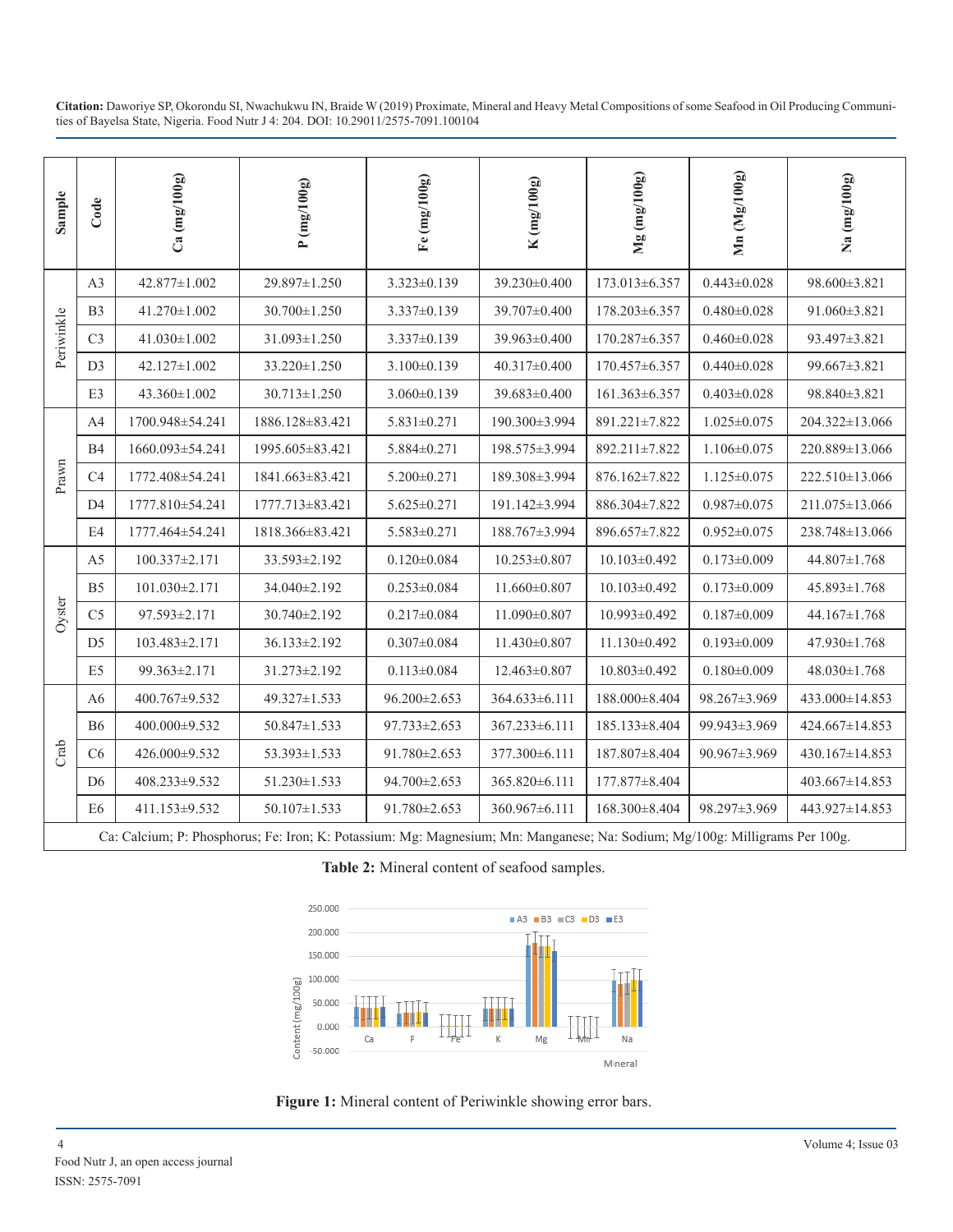

**Figure 2:** Mineral content of Prawn showing error bars.



**Figure 3:** Mineral content of Oyster showing error bars.



**Figure 4:** Mineral content of Crab showing error bars.

The results of the analysis of heavy metal content of the samples are presented in Table 3. The Zinc (Zn) content was highest in oyster samples in the range of 121.070-122.990 ppm/dw±0.704. Oysters were also highest for Lead (Pb) with 0.096-0.794 ppm/dw 0.338. Lead was not detected in any of the prawn samples as well as crab samples from 2 locations. Nickel (Ni) was not detected in periwinkle, prawn and crab samples from all the locations. Only oyster sample from two locations had nickel content (0.062- 0.082 ppm/dw±0.040). Highest Copper (Cu) content was recorded in oyster samples (16.067-17.810 ppm/dw±0.694). Highest Cadmium (Cd) content was recorded in periwinkle (0.010-0.727 ppm/dw $\pm$ 0.281) and crab (0.021-0.459 ppm/dw $\pm$ 0.003) samples. Oyster samples also recorded the highest Chromium content of 0.201-0.212 ppm/dw±0.007. Figures 5-8 shows the heavy metal content of the respective seafood samples compared to the FAO/ WHO minimum permissible limits. Heavy metal content above the MPL were recorded for zinc (periwinkle), copper (oyster) and cadmium (oyster).

| Sample     | Code           | (ppm/dw)<br>$\mathbf{Zn}$ | (ppm/dw)<br>$\mathbf{f}$ | (ppm/dw)<br>Ż  | (ppm/dw)<br>්     | (ppm/dw)<br>$\overline{c}$ | (ppm/dw)<br>$\ddot{\sigma}$ |
|------------|----------------|---------------------------|--------------------------|----------------|-------------------|----------------------------|-----------------------------|
|            | A <sub>3</sub> | $\theta$                  | $0.030 \pm 0.011$        | 0.001          | $0.023 \pm 0.006$ | $0.563 \pm 0.281$          | $0.003 \pm 0.025$           |
|            | B <sub>3</sub> | 0.001                     | $0.010 \pm 0.011$        | $\overline{0}$ | $0.010\pm0.006$   | $0.533 \pm 0.281$          | $0.043 \pm 0.025$           |
| Periwinkle | C <sub>3</sub> | $\boldsymbol{0}$          | $0.007 \pm 0.011$        | $\theta$       | $0.023 \pm 0.006$ | $0.640 \pm 0.281$          | $0.057 \pm 0.025$           |
|            | D <sub>3</sub> | 0.001                     | $0.013 \pm 0.011$        | $\theta$       | $0.013 \pm 0.006$ | $0.727 \pm 0.281$          | $0.020 \pm 0.025$           |
|            | E3             | $\boldsymbol{0}$          | $0.000 \pm 0.011$        | $\mathbf{0}$   | $0.013 \pm 0.006$ | $0.010 \pm 0.281$          | $0.000 \pm 0.025$           |
|            | A <sub>4</sub> | $0.002 \pm 0.001$         | $\overline{0}$           | $\theta$       | $0.022 \pm 0.050$ | $0.022 \pm 0.011$          | $0.017 \pm 0.009$           |
|            | <b>B4</b>      | $0.002 \pm 0.001$         | $\overline{0}$           | $\theta$       | $0.032 \pm 0.050$ | $0.016 \pm 0.011$          | $0.020 \pm 0.009$           |
| Prawn      | C <sub>4</sub> | $0.001 \pm 0.001$         | $\mathbf{0}$             | $\theta$       | $0.130 \pm 0.050$ | $0.024 \pm 0.011$          | $0.021 \pm 0.009$           |
|            | D <sub>4</sub> | $\theta$                  | $\overline{0}$           | $\theta$       | $0.041 \pm 0.050$ | $0.029 \pm 0.011$          | $0.021 \pm 0.009$           |
|            | E4             | $0.001 \pm 0.001$         | $\overline{0}$           | $\theta$       | $\theta$          | $\overline{0}$             | $0.001 \pm 0.009$           |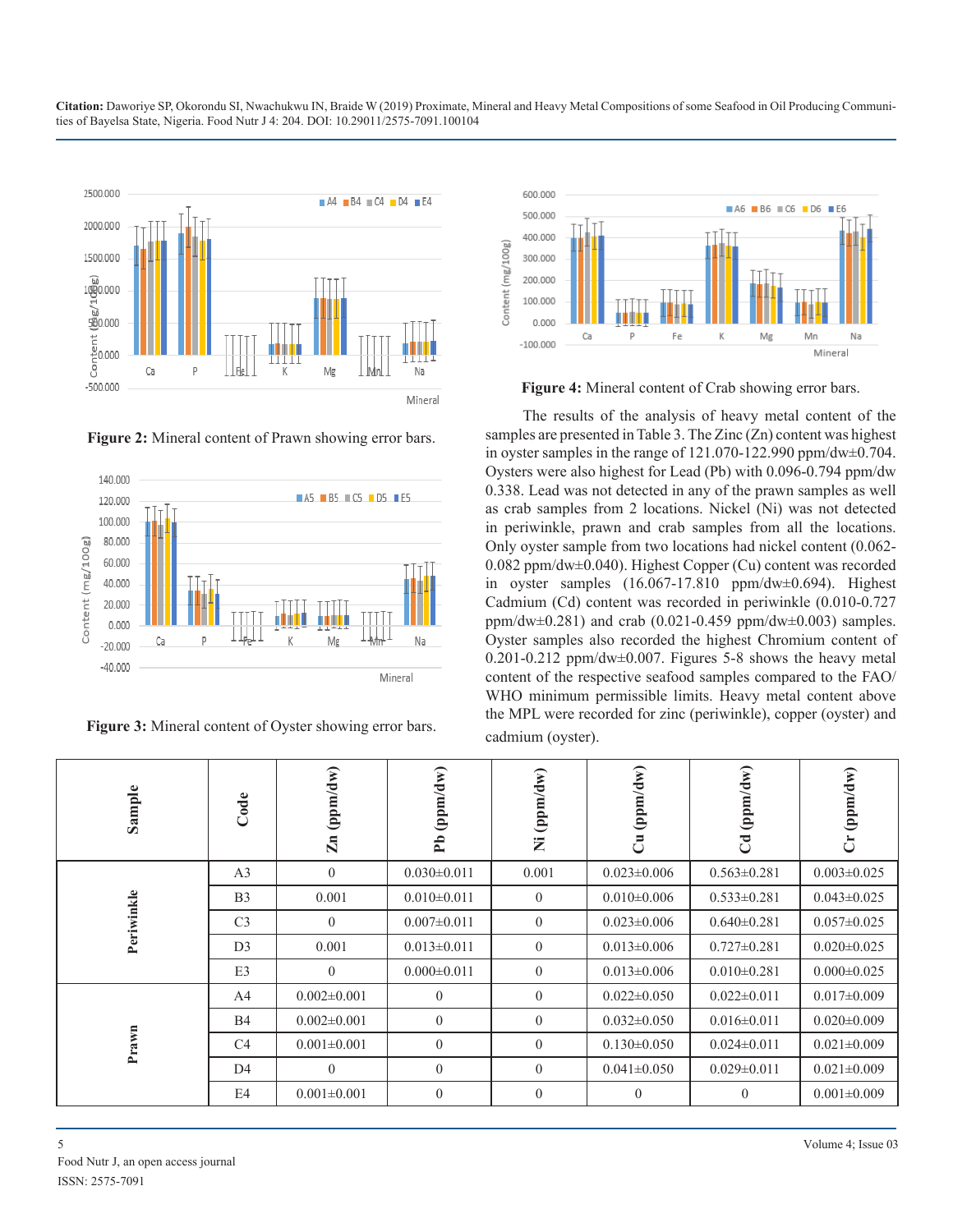|                                                                                                 | A <sub>5</sub>              | 121.603±0.704                                                                                                    | $0.092 \pm 0.338$                                                                                                                                                                                | $0.082 \pm 0.040$                                                                                                                                                                           | 16.277±0.694      | $0.560 \pm 0.036$                                                                                                                        | $0.201 \pm 0.007$   |  |  |
|-------------------------------------------------------------------------------------------------|-----------------------------|------------------------------------------------------------------------------------------------------------------|--------------------------------------------------------------------------------------------------------------------------------------------------------------------------------------------------|---------------------------------------------------------------------------------------------------------------------------------------------------------------------------------------------|-------------------|------------------------------------------------------------------------------------------------------------------------------------------|---------------------|--|--|
|                                                                                                 | B <sub>5</sub>              | 122.990±0.704                                                                                                    | $\boldsymbol{0}$                                                                                                                                                                                 | $\overline{0}$                                                                                                                                                                              | 16.067±0.694      | $0.601 \pm 0.036$                                                                                                                        | $0.218 \pm 0.007$   |  |  |
| Oyster                                                                                          | C <sub>5</sub>              | 122.307±0.704                                                                                                    | $\overline{0}$                                                                                                                                                                                   | $\theta$                                                                                                                                                                                    | 17.067±0.694      | $0.609 \pm 0.036$                                                                                                                        | $0.204 \pm 0.007$   |  |  |
|                                                                                                 | D <sub>5</sub>              | 121.907±0.704                                                                                                    | $0.794 \pm 0.338$                                                                                                                                                                                | $0.062 \pm 0.040$                                                                                                                                                                           | 16.637±0.694      | $0.647 \pm 0.036$                                                                                                                        | $0.203 \pm 0.007$   |  |  |
|                                                                                                 | E <sub>5</sub>              | 121.070±0.704                                                                                                    | $0.096 \pm 0.338$                                                                                                                                                                                | $\boldsymbol{0}$                                                                                                                                                                            | 17.810±0.694      | $0.647 \pm 0.036$                                                                                                                        | $0.212 \pm 0.007$   |  |  |
|                                                                                                 | A6                          | $0.003 \pm 0.001$                                                                                                | $0.007 \pm 0.003$                                                                                                                                                                                | $\mathbf{0}$                                                                                                                                                                                | $0.001 \pm 0.001$ | $0.007 \pm 0.003$                                                                                                                        | $\boldsymbol{0}$    |  |  |
|                                                                                                 | <b>B6</b>                   | $0.002 \pm 0.001$                                                                                                | $0.006 \pm 0.003$                                                                                                                                                                                | $\overline{0}$                                                                                                                                                                              | $0.002 \pm 0.001$ | $0.006 \pm 0.003$                                                                                                                        | $\boldsymbol{0}$    |  |  |
| Crab                                                                                            | C6                          | $\theta$                                                                                                         | $0.004 \pm 0.003$                                                                                                                                                                                | $\overline{0}$                                                                                                                                                                              | $0.001 \pm 0.001$ | $0.004 \pm 0.003$                                                                                                                        | $\boldsymbol{0}$    |  |  |
|                                                                                                 | D <sub>6</sub>              | $0.001 \pm 0.001$                                                                                                | $\boldsymbol{0}$                                                                                                                                                                                 | $\overline{0}$                                                                                                                                                                              | $0.003 \pm 0.001$ | $\boldsymbol{0}$                                                                                                                         | $\boldsymbol{0}$    |  |  |
|                                                                                                 | E <sub>6</sub>              | $\overline{0}$                                                                                                   | $\overline{0}$                                                                                                                                                                                   | $\theta$                                                                                                                                                                                    | $\theta$          | $\overline{0}$                                                                                                                           | $\boldsymbol{0}$    |  |  |
|                                                                                                 |                             | Zn: Zinc; Pb: Lead; Ni: Nickel; Cu; Copper; Cd: Cadmium; Cr: Chromium; Ppm/Dw: Parts Per Million Per Dry Weight. |                                                                                                                                                                                                  |                                                                                                                                                                                             |                   |                                                                                                                                          |                     |  |  |
| 1.500                                                                                           |                             | $AA$ B3 $C3$ D3 E3 MPL                                                                                           |                                                                                                                                                                                                  | Table 3: Heavy metal content of seafood samples.<br>1.200                                                                                                                                   |                   |                                                                                                                                          |                     |  |  |
| 1.000                                                                                           |                             |                                                                                                                  |                                                                                                                                                                                                  | 1.000                                                                                                                                                                                       |                   | $\blacksquare$ A6 $\blacksquare$ B6 $\blacksquare$ C6 $\blacksquare$ D6 $\blacksquare$ E6 $\blacksquare$ MPL                             |                     |  |  |
| (ppm/dw/dw)<br>Content<br>0.500                                                                 |                             |                                                                                                                  |                                                                                                                                                                                                  | Content (ppm/dw/dw)<br>0.800                                                                                                                                                                |                   |                                                                                                                                          |                     |  |  |
| 0.000<br>Zn                                                                                     | Pb                          | Ni<br>Cd<br>Cu                                                                                                   | Cr                                                                                                                                                                                               | 0.600                                                                                                                                                                                       |                   |                                                                                                                                          |                     |  |  |
|                                                                                                 |                             |                                                                                                                  |                                                                                                                                                                                                  | 0.400                                                                                                                                                                                       |                   |                                                                                                                                          |                     |  |  |
|                                                                                                 |                             |                                                                                                                  | Heavy metal                                                                                                                                                                                      | 0.200                                                                                                                                                                                       |                   |                                                                                                                                          |                     |  |  |
| Figure 5: Heavy metal content of Periwinkle compared to FAO/                                    |                             |                                                                                                                  |                                                                                                                                                                                                  | 0.000                                                                                                                                                                                       |                   |                                                                                                                                          |                     |  |  |
| WHO Minimum Permissible Limit (MPL).                                                            |                             |                                                                                                                  |                                                                                                                                                                                                  |                                                                                                                                                                                             | Pb<br>Zn          | Ni<br>Cu                                                                                                                                 | Cd<br>$\mathsf{Cr}$ |  |  |
|                                                                                                 |                             |                                                                                                                  |                                                                                                                                                                                                  |                                                                                                                                                                                             |                   |                                                                                                                                          | Heavy metal         |  |  |
| $AA \otimes B4$ $C4$ $D4$ $E4$ $MPI$<br>1.500<br>(ppm/dw/dw)<br>Content<br>1.000<br>0.500       |                             |                                                                                                                  |                                                                                                                                                                                                  | Figure 8: Heavy metal content of Crab compared to FAO/WHO<br>Minimum Permissible Limit (MPL).<br>Heavy metals have highly varied chemical properties and                                    |                   |                                                                                                                                          |                     |  |  |
| 0.000                                                                                           |                             |                                                                                                                  |                                                                                                                                                                                                  |                                                                                                                                                                                             |                   | biological functions. Their dietary intake through the consumption                                                                       |                     |  |  |
| Zn                                                                                              | Pb                          | Cu<br>Cd<br>Ni                                                                                                   | Cr                                                                                                                                                                                               | of contaminated seafood have long term detrimental effects<br>on human health [12]. Chinedu and Chukwuemeka (2018) [11]<br>identified oil spillage as a source of heavy metal contamination |                   |                                                                                                                                          |                     |  |  |
|                                                                                                 |                             |                                                                                                                  | Heavy metal                                                                                                                                                                                      |                                                                                                                                                                                             |                   |                                                                                                                                          |                     |  |  |
|                                                                                                 |                             |                                                                                                                  |                                                                                                                                                                                                  |                                                                                                                                                                                             |                   | of aquatic environments in oil producing regions. At toxic levels,                                                                       |                     |  |  |
| Figure 6: Heavy metal content of Prawn compared to FAO/WHO<br>Minimum Permissible Limit (MPL).  |                             |                                                                                                                  |                                                                                                                                                                                                  |                                                                                                                                                                                             |                   | heavy metals cause specific harmful effects in humans from mild<br>effects to potentially fatal effects e.g. organ damage and mortality. |                     |  |  |
|                                                                                                 | 150.000<br>A5<br>$BB5 - C5$ |                                                                                                                  |                                                                                                                                                                                                  | Chinedu and Chukwuemeka (2018) [11] also reported substantial<br>amounts of heavy metals due to oil spills.                                                                                 |                   |                                                                                                                                          |                     |  |  |
| 100.000                                                                                         |                             |                                                                                                                  |                                                                                                                                                                                                  |                                                                                                                                                                                             |                   |                                                                                                                                          |                     |  |  |
| 50.000                                                                                          |                             |                                                                                                                  |                                                                                                                                                                                                  | <b>Conclusion</b>                                                                                                                                                                           |                   |                                                                                                                                          |                     |  |  |
| Content (ppm/dw/dw)<br>0.000                                                                    |                             | <b>IS II</b>                                                                                                     |                                                                                                                                                                                                  | The heavy metal content from all the sample locations                                                                                                                                       |                   |                                                                                                                                          |                     |  |  |
| Zn                                                                                              | Pb                          | Ni<br>Cu<br>Cd                                                                                                   | Cr                                                                                                                                                                                               |                                                                                                                                                                                             |                   | indicated that the oysters have the highest heavy metal content.                                                                         |                     |  |  |
|                                                                                                 |                             |                                                                                                                  | Heavy metal                                                                                                                                                                                      | The presence of heavy metals in seafood consumed by the local<br>populace is of significance since heaviest metals are able to induce                                                       |                   |                                                                                                                                          |                     |  |  |
| Figure 7: Heavy metal content of Oyster compared to FAO/WHO<br>Minimum Permissible Limit (MPL). |                             |                                                                                                                  | diseases [21]. Cadmium level was comparatively high above the<br>WHO/FAO (2011) [22] Maximum Permissible Limits (MPL) in<br>periwinkle samples, similar to results obtained by [23]. The content |                                                                                                                                                                                             |                   |                                                                                                                                          |                     |  |  |
| 6                                                                                               |                             |                                                                                                                  |                                                                                                                                                                                                  |                                                                                                                                                                                             |                   |                                                                                                                                          |                     |  |  |
| Food Nutr J, an open access journal                                                             |                             |                                                                                                                  |                                                                                                                                                                                                  |                                                                                                                                                                                             |                   |                                                                                                                                          | Volume 4; Issue 03  |  |  |

**Table 3:** Heavy metal content of seafood samples.



**Figure 5:** Heavy metal content of Periwinkle compared to FAO/ WHO Minimum Permissible Limit (MPL).



**Figure 6:** Heavy metal content of Prawn compared to FAO/WHO Minimum Permissible Limit (MPL).



**Figure 7:** Heavy metal content of Oyster compared to FAO/WHO Minimum Permissible Limit (MPL).



# **Conclusion**